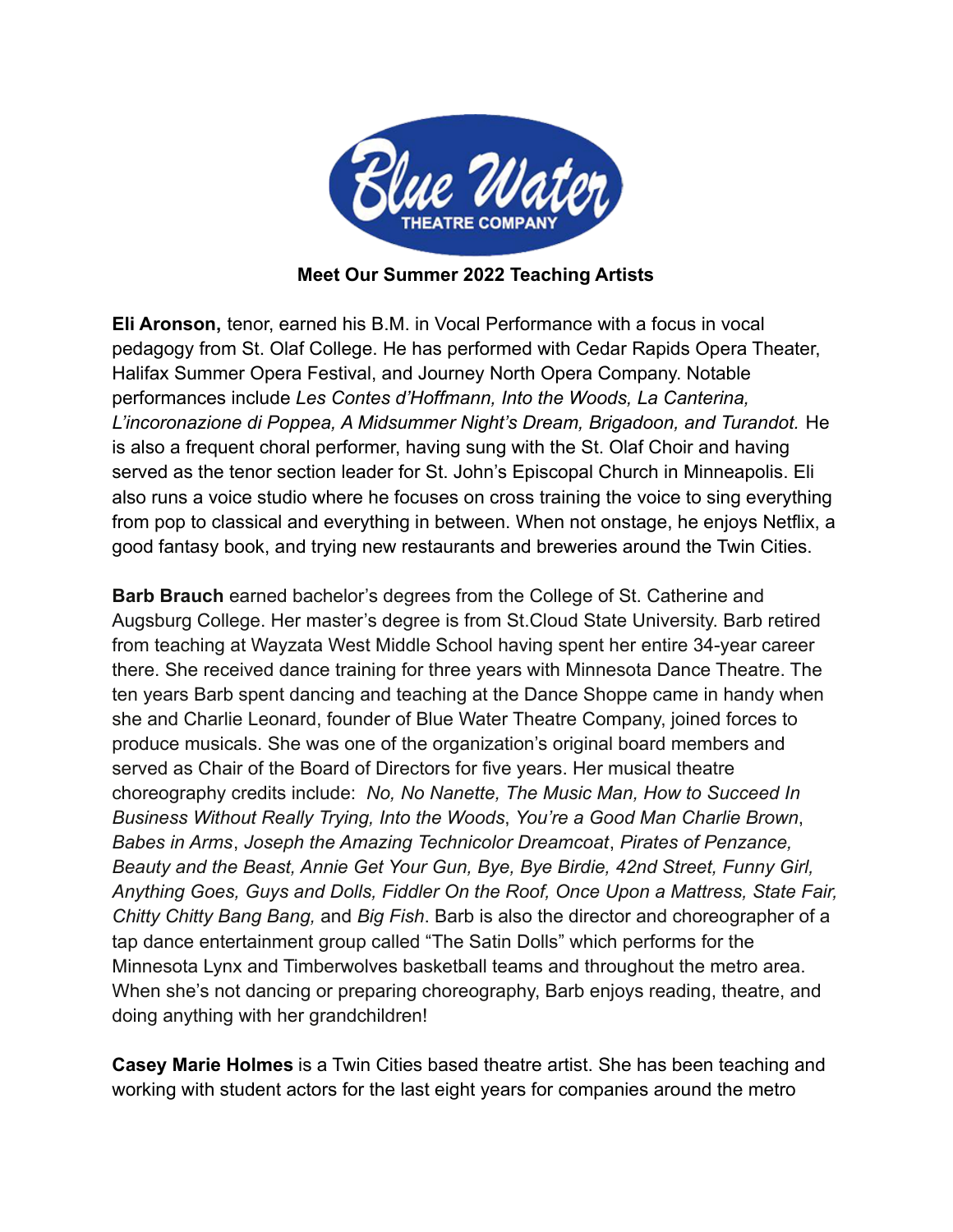area. Casey serves as the Educational Director for Locally Grown Theatre in Cottage Grove. She is excited to be joining the teaching team at Blue Water this summer.

**Mary Huebert** has been choreographing since 2004. Before joining BWTC, Mary worked for Front Porch Musical Theatre for seven years. Mary teaches science in the Juntos Spanish-immersion program at Hopkins North Junior High School, and also has choreographed there and at Hopkins High School. Mary learned Spanish through Concordia Language Villages and through studying abroad in Nicaragua and Spain. She went to college for Biology at Humboldt State University in the beautiful redwood forest of the northern California coast.

**D.J. Mendel** is an actor, director, writer, and filmmaker who has worked extensively with avant-garde theater-makers like Richard Foreman (*The Universe, Permanent Brain Damage and Panic!*), Karen Coonrod (*Christmas at the Ivanov's*), and Robert Cacuzza. Pre-Pandemic, Mendel was the head of Advanced Acting at NYU's Playwright's Horizons studio. Mendel has also worked with emerging new writers, directors, and groups such as the Keen Company, 13P and 31 Down. He starred in the European Premiere of *Elizabeth ou l'equit*y, which played at the prestigious Theatre du Rond Point in Paris. Mendel starred in Hal Hartley's feature film, *Meanwhile*. His collaborations with Hartley began with *The Book of Life* opposite Martin Donovan and PJ Harvey. Other projects include Hartley's play, *Soon* at de Singel Theater in Antwerp. Mendel has played roles in Hartley's feature films *No Such Thing* (2001), *The Girl from Monday* (2004) and *Fay Grim* (2007). As a director, Mendel has worked with Cynthia Hopkins, directing her shows: *This Clement World*, which premiered at St. Ann's Warehouse (NYC) and Walker Art Center (Minneapolis), *The Truth: A Tragedy*, which premiered at Soho Rep and toured the U.S. and Europe, *Accidental Nostalgia, Must Don't Whip ʻUm* and *The Success of Failure (or, The Failure of Success)*— all of which were presented at St. Ann's Warehouse in New York as well as throughout the US and Europe. D.J. also works with singer Rosanne Cash, video designing tours: *Black Cadillac, The List* and, *The River and the Thread*, as well as directing several of her music videos.

**Danielle Nelson** is a seasoned performer and choreographer in the Twin Cities. She has performed at Theater Latte Da and the Jungle Theater and has had extensive dance training with Larkin Dance Studio and various Broadway choreographers while living in New York City. Favorite choreography credits include *Oliver* with BWTC and *Shrek* with River Valley Theater Company. Danielle has a passion for dance and watching kids succeed! Danielle teaches with goal-oriented standards. No goal is ever too high to strive for and can be achieved through dedication, hard work and the strong desire to make your dreams come true. The passion for dance that emanates from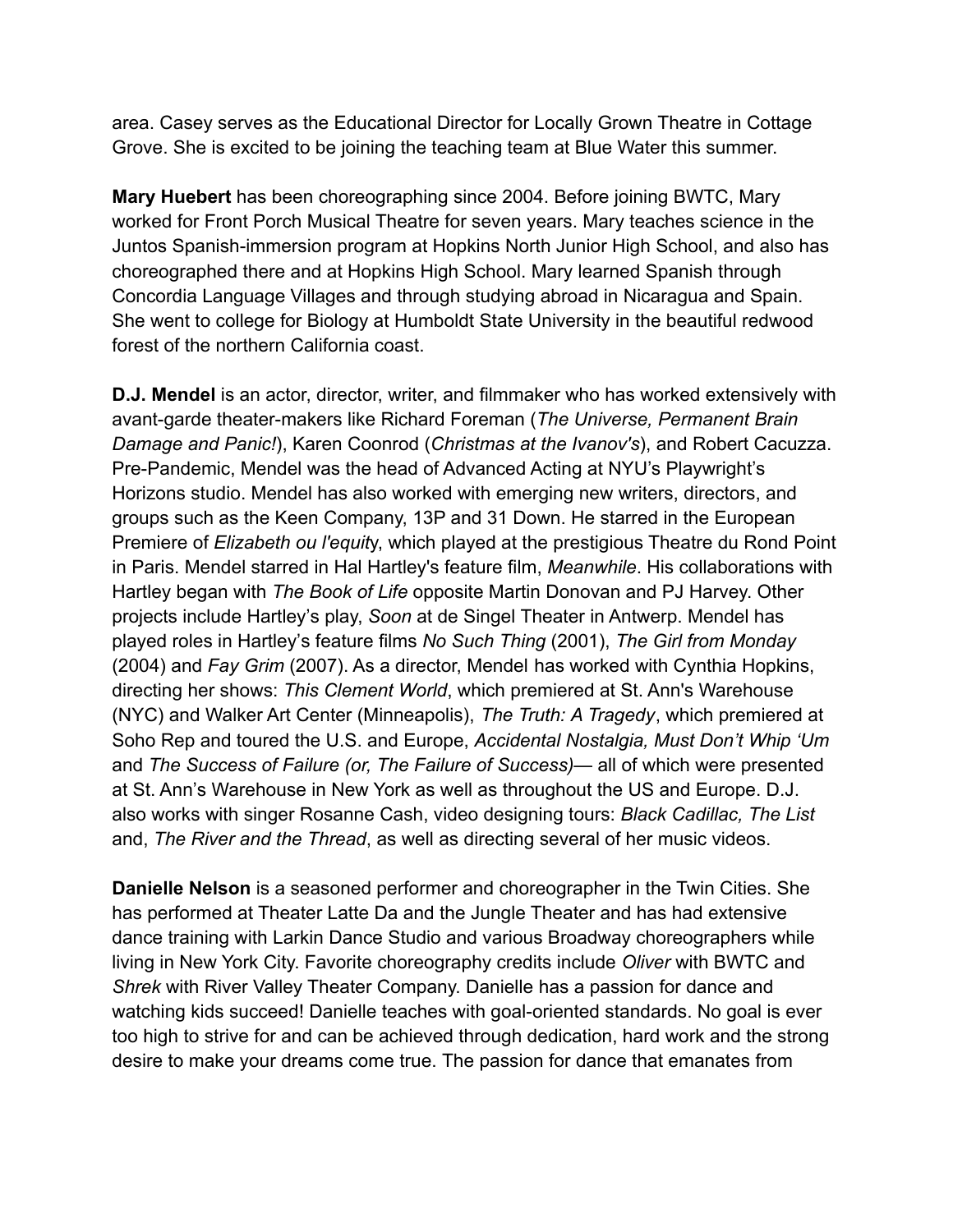Danielle leads her dancers to greatness. Her goal is to make every child feel successful and reach for their dreams!

**Maureen O'Malley** feels incredibly lucky to be a part of the BWTC team after spending many years of her youth as an onstage participant! After earning her BFA in Musical Theatre from Minnesota State University, Mankato, Maureen moved home to Minneapolis where she works as an actress and arts educator. She has worked with several area theatres including The Old Log Theatre, Walking Shadow Theatre Company, and Lyric Arts. Maureen also runs her own acting and audition coaching business. When not onstage, she can be found with her nose in a book, playing a variety of instruments, or chasing strangers down the street to ask if she can pet their dogs.

**Maridee Slater** (she/they) was recently named Artistic Director of BWTC. She holds an MFA in Directing from Columbia University, and BFAs in Acting/DIrecting and Technical Design from Colorado Mesa University. Maridee has taught at Drew University, the University of Washington, Cornish College of the Arts, Marymount Manhattan College, among others. Since 2013, she has taught Creating Original Theatre for the Summer Immersive Program at Columbia University. In 2015, she assisted in the development workshop for *Waitress: The Musical* and Assistant Directed *Blackout: House* (S2BN). She has worked with myriad companies in the US and Europe, including Intiman, Seattle Rep (where she was a carpenter and welder for over 35 shows, including Shrek on Broadway), The Guggenheim, SITI Company, Tectonic Theatre Project, Seattle International Children's Festival, Ontreoerend Goed, Chashama, The Bushwick Starr, Degenerate Art Ensemble, P3 East, and Barn Arts Collective. She is currently a producer on *36.5 / A Durational Performance with the Sea* and was recently named Artistic Director of Blue Water Theatre Company.

**Scott Stafford** is a dancer, movement director, and teaching artist based in Minneapolis. His choreographic work has been presented at various Twin Cities venues including Walker Art Center, Southern Theater, Red Eye Theater, Park Square Theater, University of Minnesota, Fresh Oysters Performance Research, and Blue Water Theatre Company.

**Betsy Stewart** is a graduate of UMD and a Fabricator and Properties Artisan. Betsey lovess theatre because of the living relationship between performers and audience and loves to tell stories that spark joy through items and scenery.

**Jake Sullivan** is a director, artist and educator based in and from the Twin Cities. He has worked with companies such as Theatre Mu, Lyric Arts, Park Square, Lakeshore